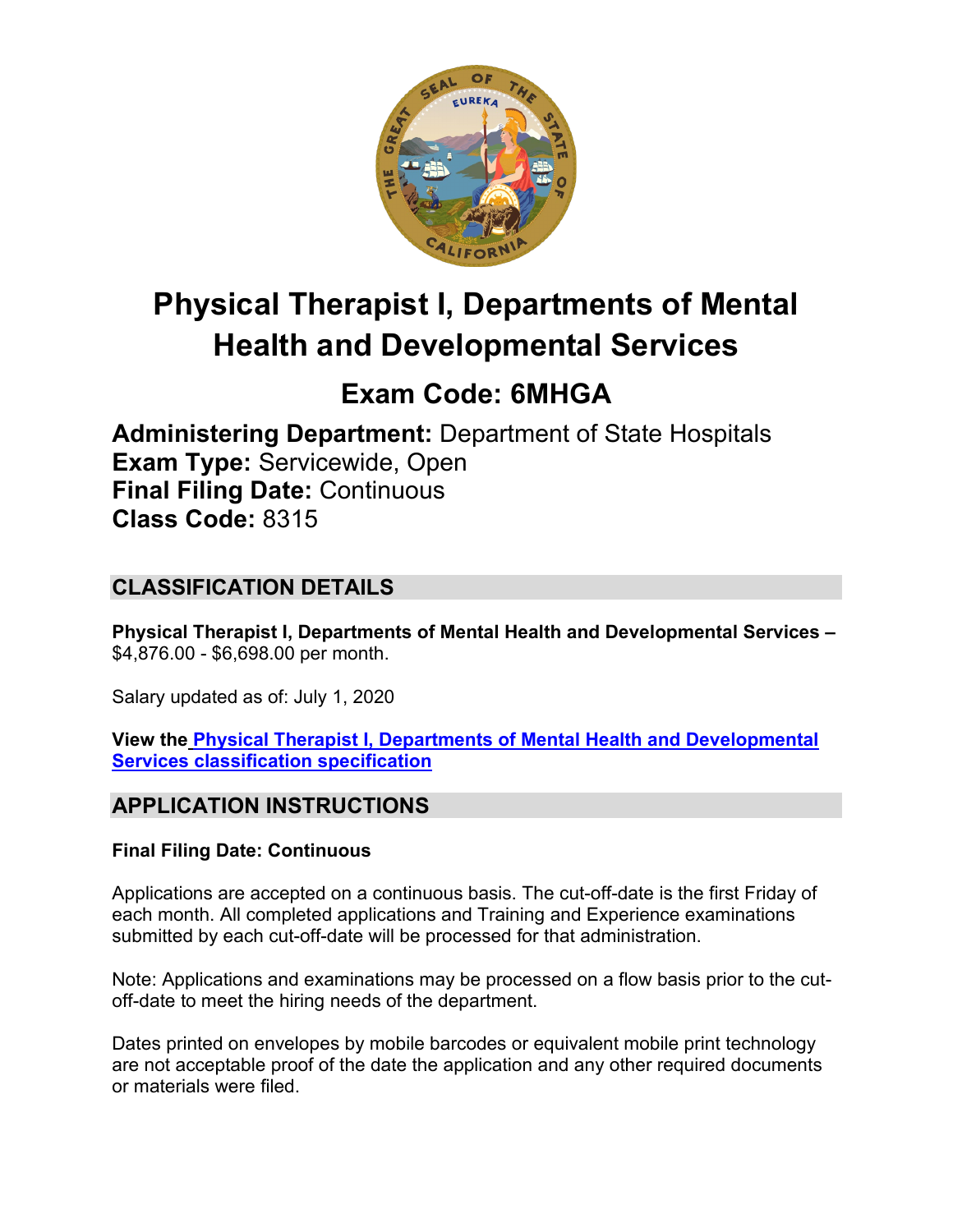#### **Who Should Apply**:

Applicants who meet the Minimum Qualifications as stated on this bulletin may apply for and take this examination. Once you have taken this examination, you may not retake it for **twelve (12)** months.

Unless otherwise stated on this bulletin, you must meet the Minimum Qualifications by the Final Filing Date or cut-off-date stated above.

#### **How to Apply**:

Applicants are required to submit an [Examination Application \(STD 678\),](https://jobs.ca.gov/pdf/std678.pdf) found at [www.calcareers.ca.gov,](http://www.calcareers.ca.gov/) either by mail, in person, or via email to the address listed below.

Once your application has been submitted, you must complete the **Training and Experience (T&E)** following the instructions below under, **Taking the Examination.**

Examination Services staff will screen each application. Applicants meeting the minimum qualifications will be admitted into the examination. **Applicants must submit the STD. 678 as well as the T&E. Failure to do so will result in a delay in the examination process.**

#### **The preferred method to apply is by emailing your STD 678 to:**

### **[PhysicalTherapist1DMHDDS@dsh.ca.gov](mailto:PhysicalTherapist1DMHDDS@dsh.ca.gov)**

#### **Electronic signatures are acceptable.**

Indicate the Classification on your Examination Application (STD 678).

You may apply by mail or in person to: Department of State Hospitals – Sacramento Attn: Selection Services Unit, MS-14 1215 O Street Sacramento, CA 95814

Indicate the Classification on your Examination Application (STD 678).

In person hours: Monday through Friday, 8am to 5pm (excluding State holidays)

### **Special Testing Arrangements:**

If you require assistance or alternative testing arrangements due to a disability, please contact the testing department listed in the Contact Information section of this bulletin.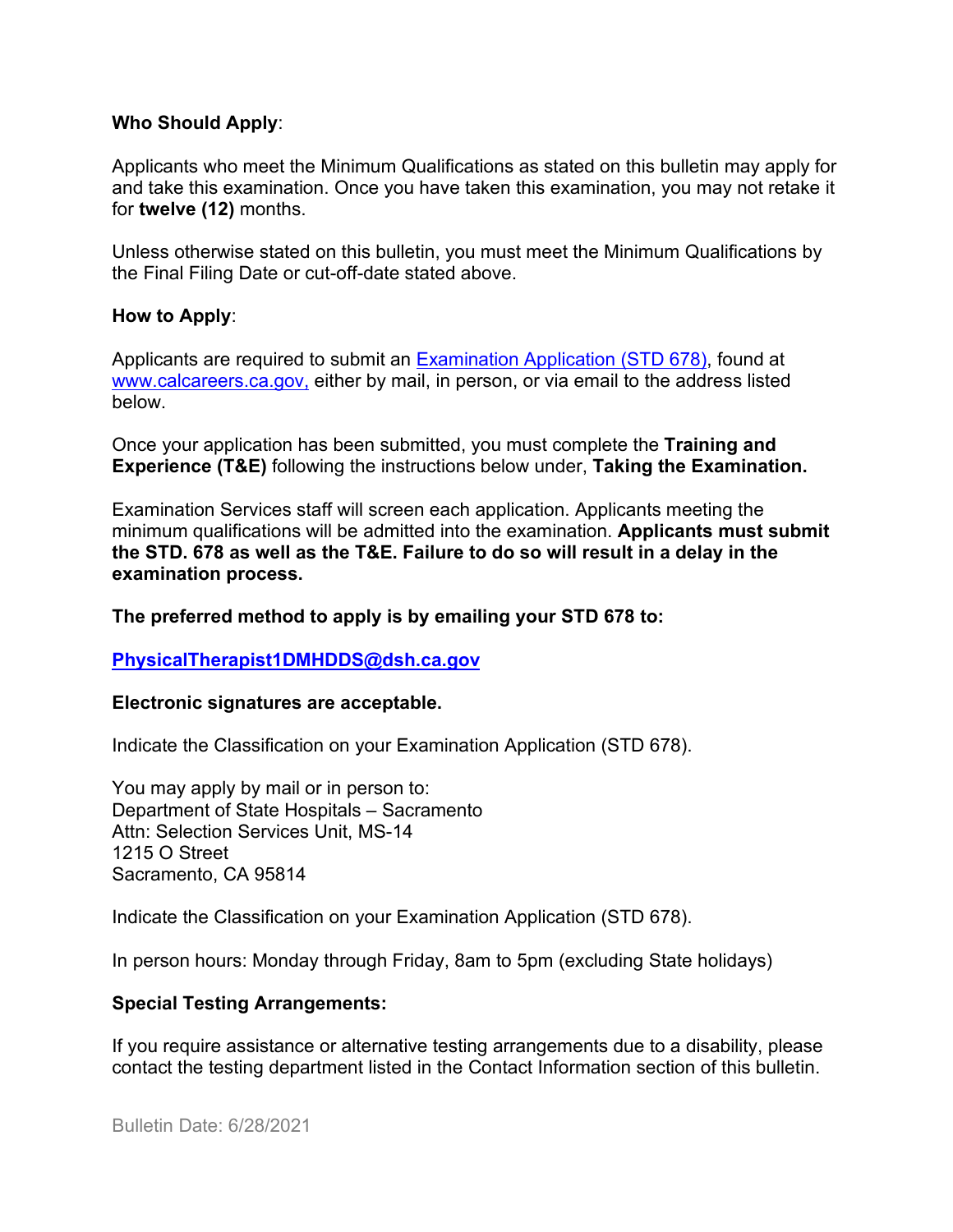## **MINIMUM QUALIFICATIONS**

All applicants must meet the education and/or experience requirements as stated on this exam bulletin to be accepted into the examination. Part-time or full-time jobs, regardless of whether paid or volunteer positions, and inside or outside California state service will count toward experience.

**Possession of the legal requirements for the practice of physical therapy in California as determined by the California Board of Medical Quality Assurance. (Applicants may be admitted to the examination prior to meeting these requirements, but the Board of Medical Quality Assurance must determine that all legal requirements have been met before candidates will be eligible for appointment.)**

# **SPECIAL PERSONAL CHARACTERISTICS**

A sympathetic understanding of the mentally and developmentally disabled; willingness to work in a State hospital or institution; tact; high moral standards; reliability; emotional stability and freedom from communicable diseases.

## **DRUG TESTING REQUIREMENT**

Applicants for positions in this class are required to pass a drug screening test. Testing of current employees who are applicants in an examination or who are transferring is permitted only if the person does not have a current appointment to a class for which drug testing is a requirement.

## **POSITION DESCRIPTION**

**Incumbents in this class administer active, passive, and resistive therapeutic exercises and local or general massage, muscle training and corrective exercises, and coordination work; administer hydrotherapy treatments; assist in administering various types of electrotherapy including ultraviolet, infrared, diathermy and inductothermy; teach parents of hospitalized children exercises which are to be continued at home and interpret to them the significance of physical therapy services; instruct clients in walking, standing, balance, use of crutches, cane, or walker and in the care of braces and artificial limbs; demonstrate plans for the construction of home equipment such as walkers and wheelchairs, and assist parents in planning their construction; take pulse, temperature, weights, and measurements of clients; observe clients undergoing treatment and report unusual occurrences and physical condition of clients to medical officers and supervisors; attend clinics and keep clinical notes and records and make reports; maintain the treatment room and equipment in sanitary condition; order necessary equipment and supplies.**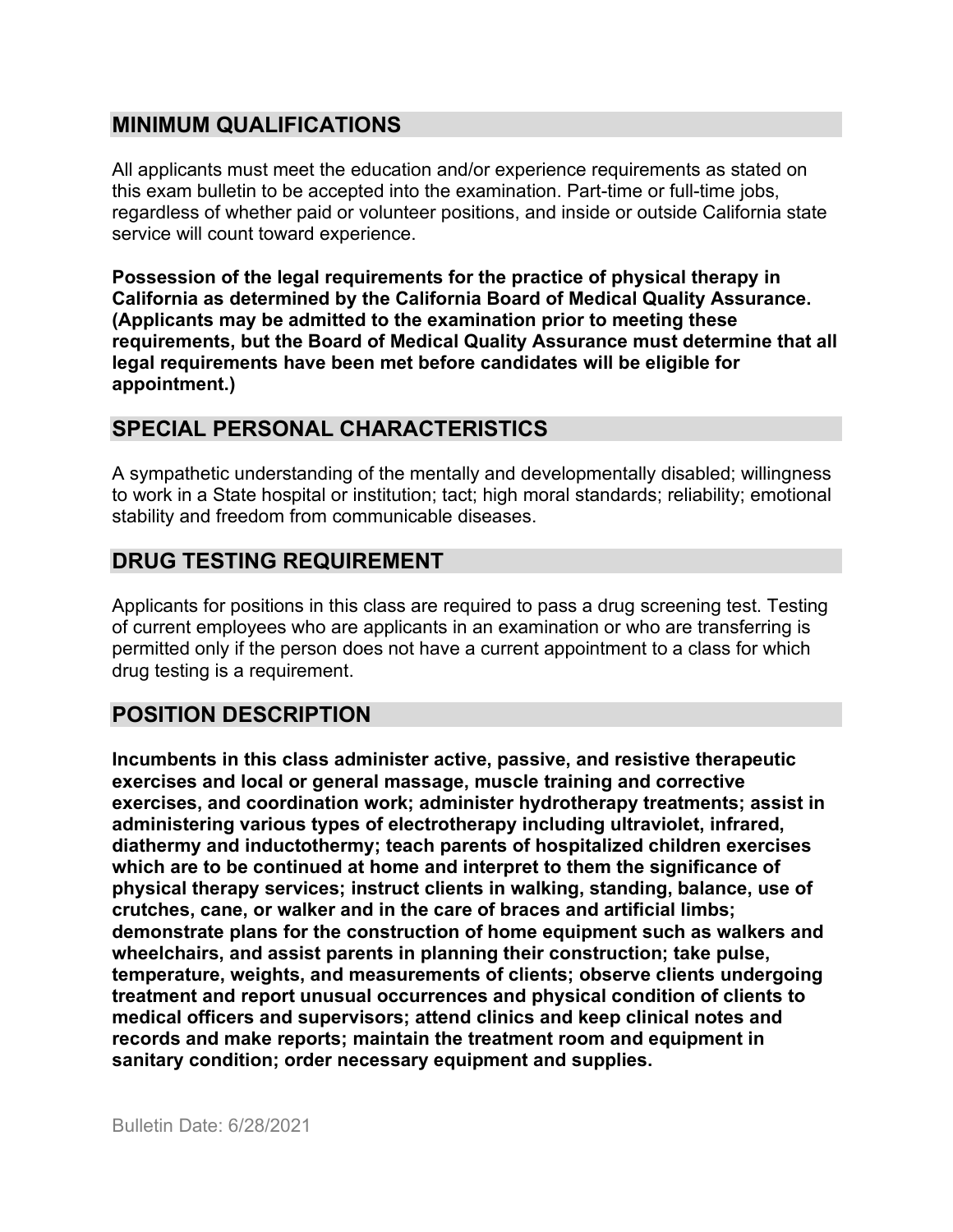# **EXAMINATION SCOPE**

This examination consists of the following components:

**Training and Experience Evaluation –** Weighted 100% of the final score. The examination will consists solely of a **Training and Experience Evaluation.** To obtain a position on the eligible list, a minimum score of 70% must be received.

In addition to evaluating applicants' relative knowledge, skills, and ability, as demonstrated by quality and breadth of education and/or experience, emphasis in each exam component will be measuring competitively, relative job demands, each applicant's:

### **Knowledge of:**

- **1. Knowledge of principles and methods of physical therapy.**
- **2. Knowledge of operations of therapeutic machines, including ultraviolet, infrared, diathermy, and inductothermy, and the physical effects resulting from such treatment.**
- **3. Knowledge of skeletal anatomy and the basic pathology involved in diseases or injuries resulting in physical and mental disabilities.**
- **4. Knowledge of construction and use of appliances and equipment suitable for home construction.**

### **Ability to:**

- **1. Ability to administer various types of physical therapy.**
- **2. Ability to teach the disabled the fundamentals of self-care and other suitable activities.**
- **3. Ability to interpret physical therapy treatments to nurses, attendants, parents and clients, and teach other the treatment which must be continued after hospitalization.**
- **4. Ability to prepare reports and keep records and case histories.**
- **5. Ability to analyze situations accurately and take effective action.**

## **ELIGIBLE LIST INFORMATION**

A Servicewide, Open eligible list for the **Physical Therapist I, Departments of Mental Health and Developmental Services** classification will be established for use by all state agencies.

The names of **successful** competitors will be merged onto the eligible list in order of final score regardless of exam date. Eligibility expires **12 months** after it is established. Applicants must then retake the examination to reestablish eligibility.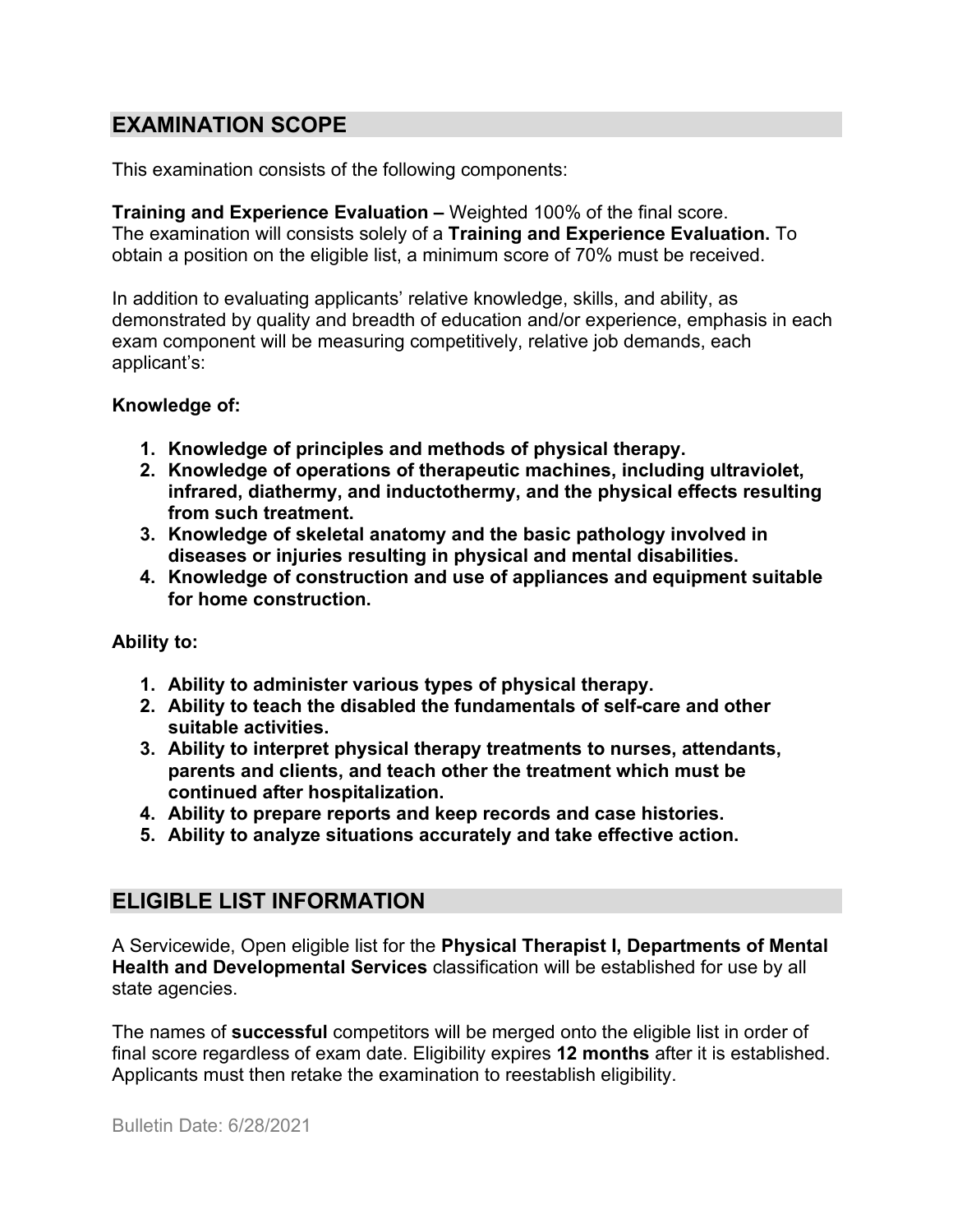Veterans' Preference will be granted for this examination. In accordance with Government Codes 18973.1 and 18973.5, whenever any veteran, or widow or widower of a veteran achieves a passing score on an open examination, he or she shall be ranked in the top rank of the resulting eligible list.

Veterans status is verified by the California Department of Human Resources (CalHR). Information on this program and the Veterans' Preference Application (Std. form 1093) is available online at the following website:

<https://www.jobs.ca.gov/CalHRPublic/Landing/Jobs/VeteransInformation.aspx>

Additional information on veteran benefits is available at the Department of Veterans Affairs.

Career credits are not granted for examinations administered on an Open or Promotional basis.

# **PREPARING FOR THE EXAMINATION**

Here is a list of suggested resources to have available prior to taking the exam.

- 1. **Employment History:** Employment dates, job titles, organization names and addresses, names of supervisors or persons who can verify your job responsibilities, and phone numbers of persons listed above.
- 2. **Education:** School names and addresses, degrees earned, dates attended, courses taken (verifiable on a transcript), persons or office who can verify education, and phone numbers of persons or offices listed above.
- 3. **Training:** Class titles, certifications received, names of persons who can verify your training, and phone numbers of persons listed above.

# **TAKING THE EXAMINATION**

**To be considered as a candidate, step 1 and 2 must be completed.**

- **If step 1 and 2 are not completed; the application will not be reviewed and/or the examination will not be scored.**
- **After you complete steps 1 and 2, the application will be reviewed to determine that the Minimum Qualifications are met, then the examination will be processed and you will receive your results by mail within 4 - 6 weeks of the cut-off date stated above.**

**NOTE: Sending an application for a job or position is NOT the same process as sending an application for this examination.**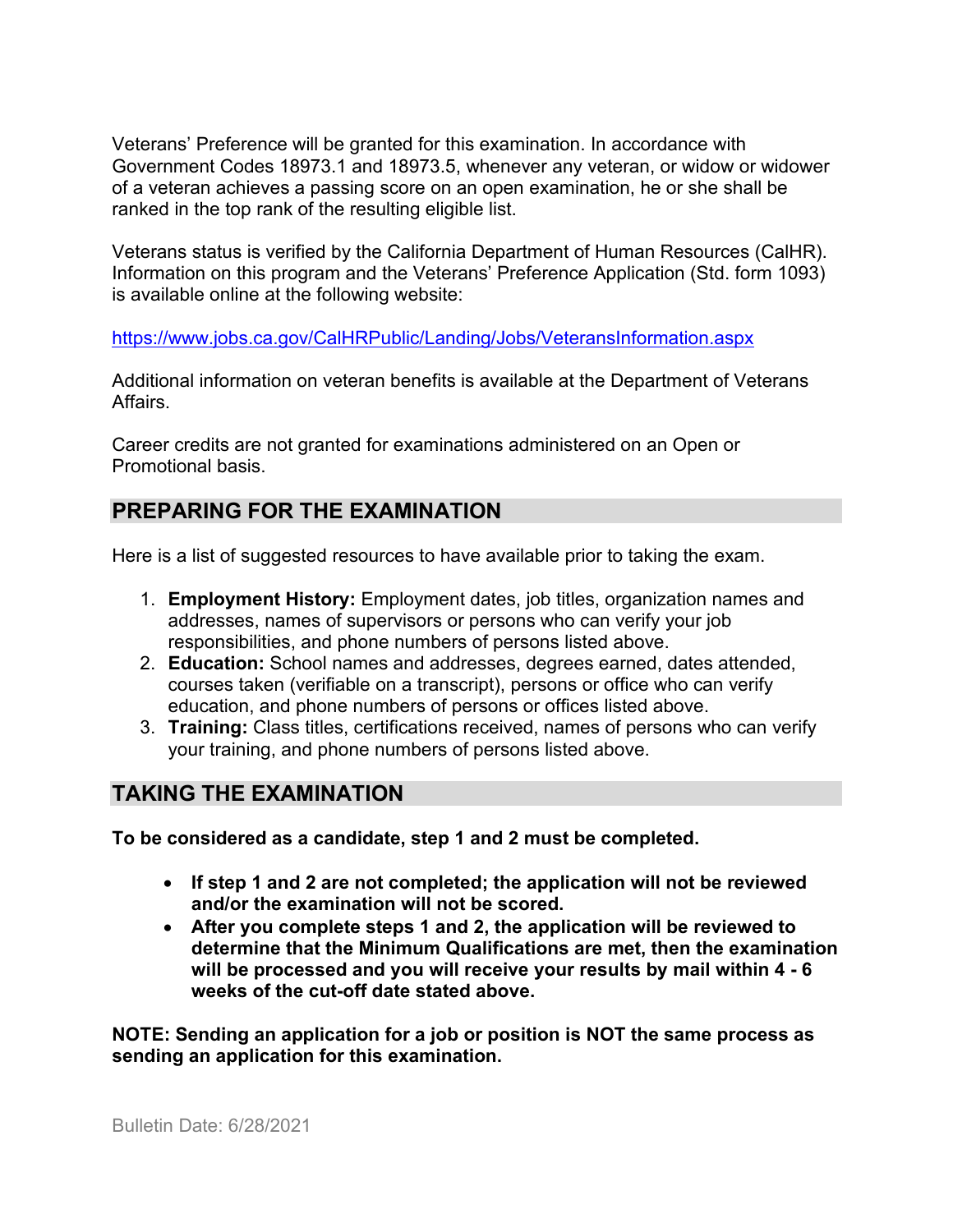**Step 1. Submit your application following the instructions above.**

**Step 2. [Click on this link to take the Physical Therapist I, Departments of Mental](https://www.surveymonkey.com/r/WNBLMWK)  [Health and Developmental Services](https://www.surveymonkey.com/r/WNBLMWK) examination.**

**Once your application has been received and it has been determined that you meet the Minimum Qualifications for entrance into the examination, your examination will be processed, and you will receive your exam results by mail within 4 – 6 weeks of the cut-off-date stated above.**

## **TESTING DEPARTMENTS**

Department of State Hospitals

## **CONTACT INFORMATION**

Questions relating to this exam should be directed to:

Department of State Hospitals Selection Services Unit Monday through Friday, 8am to 5pm (excluding State Holidays) Phone: 916-651-8832 Email: **[PhysicalTherapist1DMHDDS@dsh.ca.gov](mailto:PhysicalTherapist1DMHDDS@dsh.ca.gov)**

California Relay Service: 1-800-735-2929 (TTY), 1-800-735-2922 (Voice). TTY is a Telecommunications Device for the Deaf, and is reachable only from phones equipped with a TTY Device.

# **EQUAL OPPORTUNITY EMPLOYER**

The State of California is an equal opportunity employer to all, regardless of age, ancestry, color, disability (mental and physical), exercising the right of family care and medical leave, gender, gender expression, gender identity, genetic information, marital status, medical condition, military or veteran status, national origin, political affiliation, race, religious creed, sex (includes pregnancy, childbirth, breastfeeding, and related medical conditions), and sexual orientation.

# **DRUG-FREE STATEMENT**

It is an objective of the State of California to achieve a drug-free State work place. Any applicant for State employment will be expected to behave in accordance with this objective, because the use of illegal drugs is inconsistent with the law of the State, the rules governing civil service, and the special trust placed in public servants.